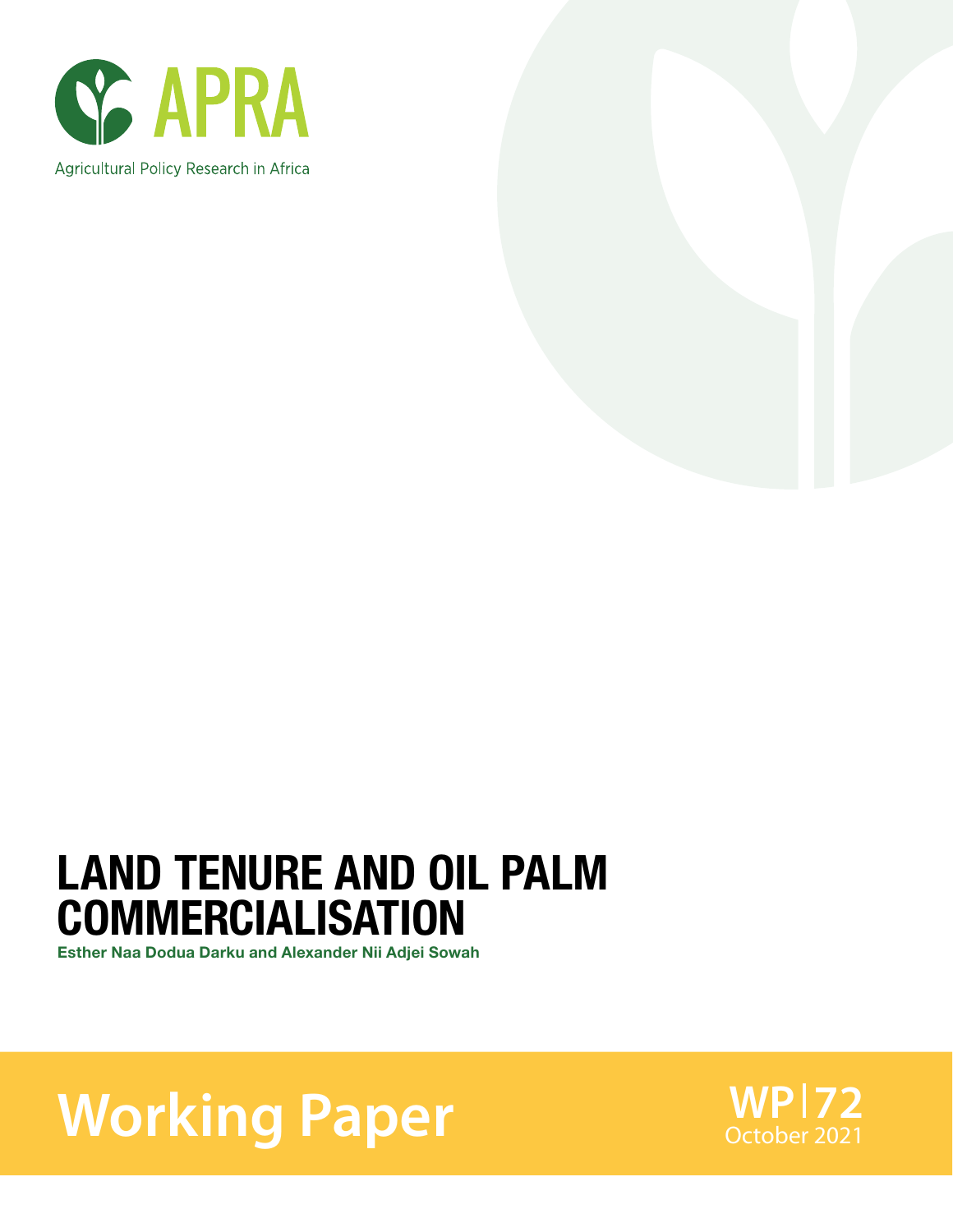# **CONTENTS**

| 5 Livelihood implications of insecure access to land in oil palm communities  15 |  |
|----------------------------------------------------------------------------------|--|
|                                                                                  |  |
|                                                                                  |  |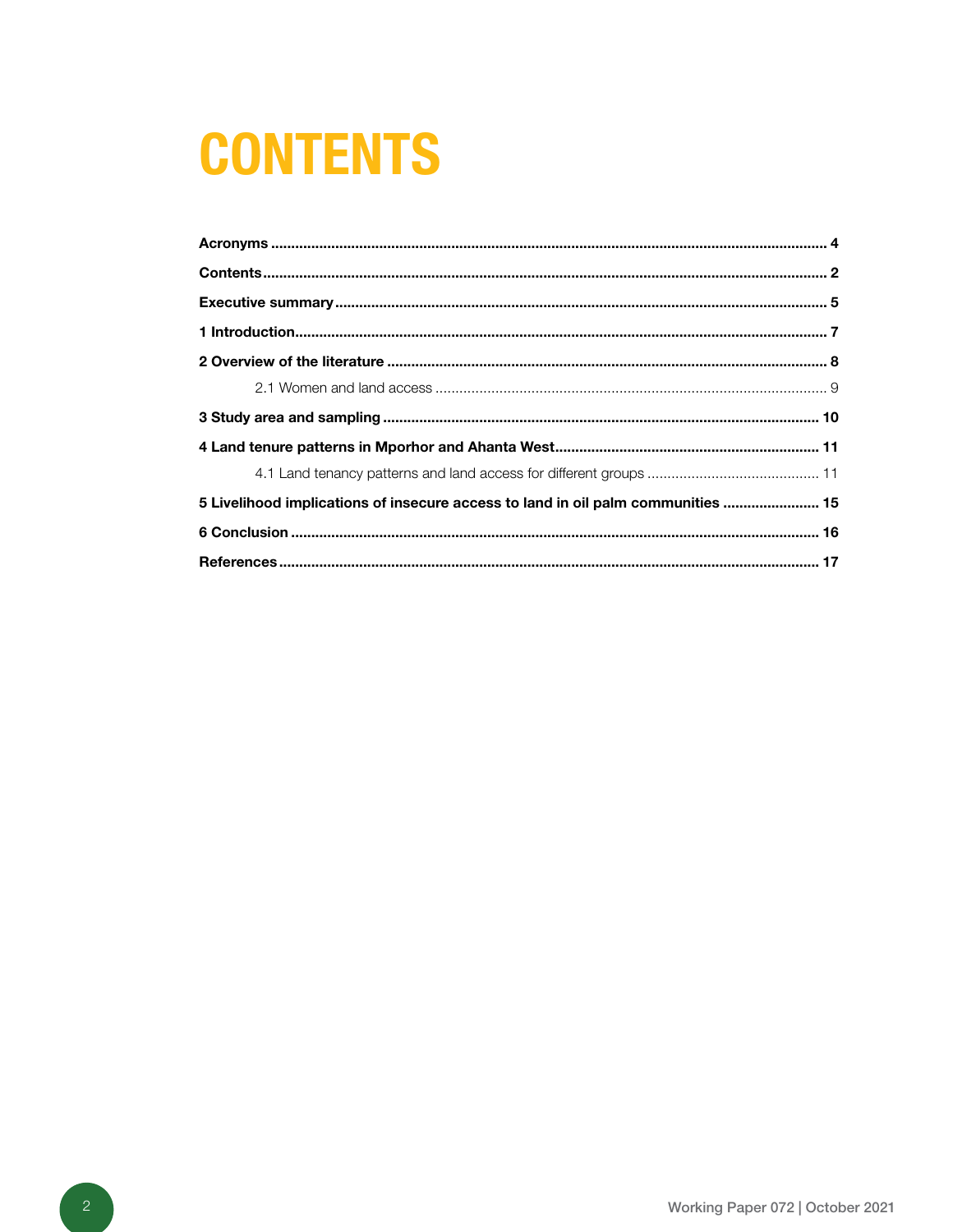## ACKNOWLEDGEMENTS

This research was conducted under the Agricultural Policy Research in Africa (APRA) programme. The authors would like to acknowledge the financial and technical support from the Institute of Development Studies (IDS).

Esther Naa Dodua Darku is an Independent Researcher, and Alexander Nii Adjei Sowah is a lecturer at the University of Education, Winneba, Ghana.

This working paper is funded with UK aid from the UK government (Foreign, Commonwealth & Development Office – FCDO, formerly DFID). The opinions are the authors and do not necessarily reflect the views or policies of IDS or the UK government.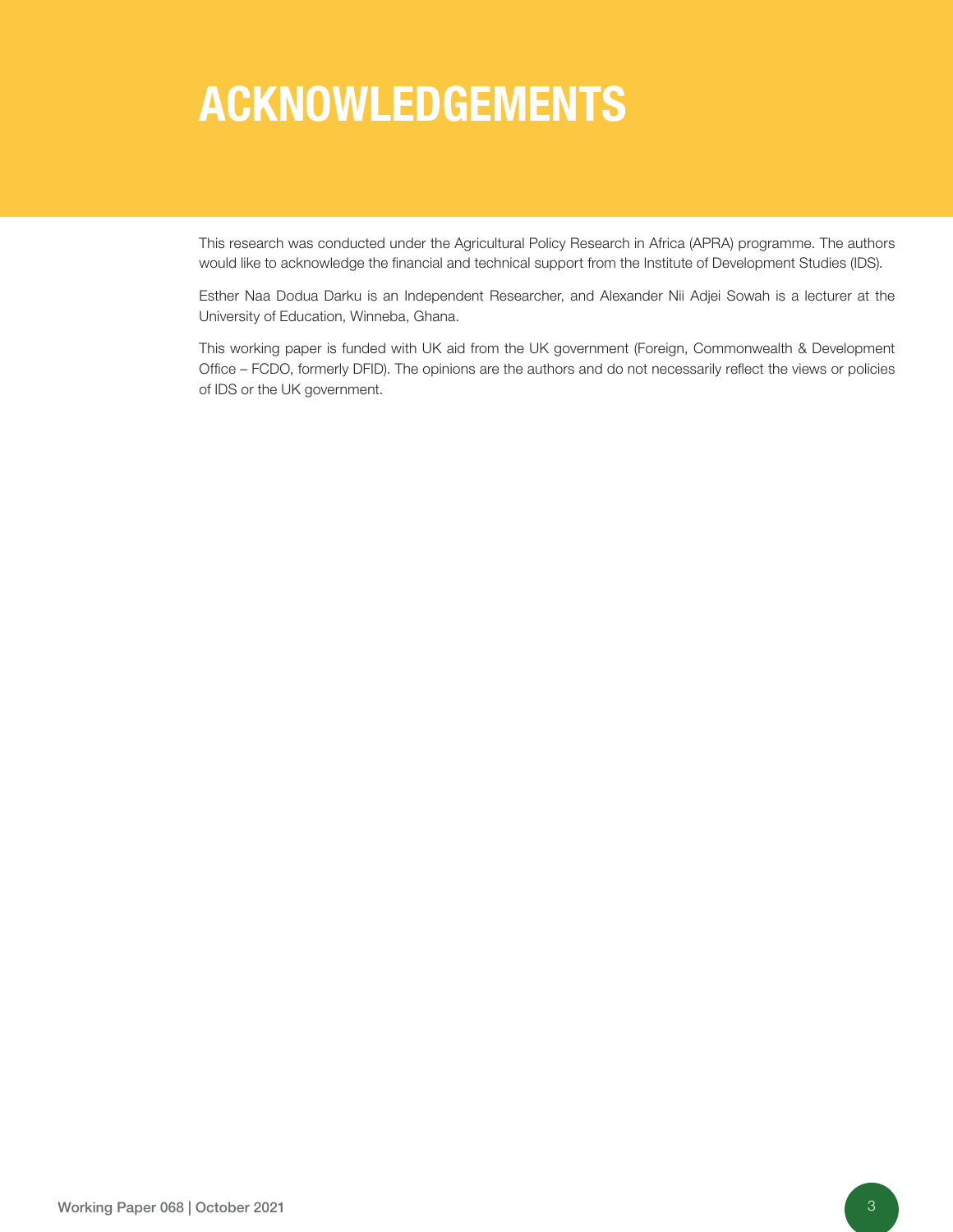# ACRONYMS

| APRA           | Agricultural Policy Research in Africa               |
|----------------|------------------------------------------------------|
| <b>B-BOVID</b> | Building Businesses on Values, Integrity and Dignity |
| <b>BOPP</b>    | Benso Oil Palm Plantation                            |
| NGL            | Norpalm Ghana Ltd                                    |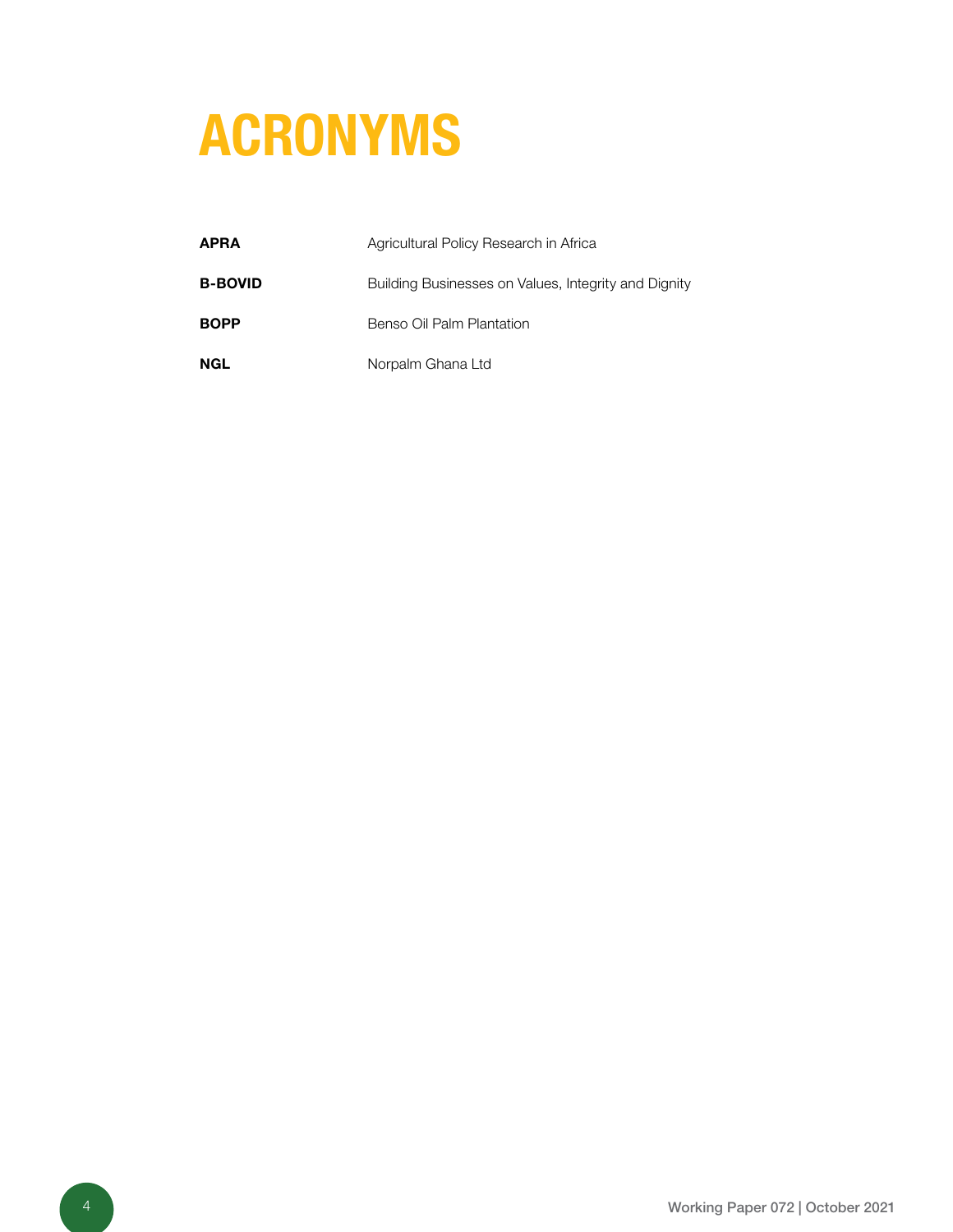### EXECUTIVE SUMMARY

This paper examines different land tenure arrangements in five oil palm growing communities in south-western Ghana, and how different rules for land access affect different social groups. We focus specifically on the gendered aspects of access to land and their implications on equitable participation in the oil palm economy of these communities. A qualitative design was employed in this study. Household interviews, key informant interviews and focus group discussions were the main methods used to collect the data. The data was collected in five farming communities (Adum Adominase, Butre, Kwesikrom, New Akwidaa and Pretsea) in the Mporhor and Ahanta West districts in the Western Region of Ghana.

Three main forms of land systems were observed from the study of oil palm cultivation in the Mporhor and Ahanta West districts. First, land is vested in chiefs, in which case the land was considered stool<sup>1</sup> land and was allocated to residents (both indigenes and migrants) for farming purposes. Under this system land was allocated to male household heads who in turn allocated portions to their spouses or children for farming. The second type of land tenure system is land allocation through families. Here family heads are vested with the control and administration of the land. In these cases, matriliny plays an important role in land re-distribution. This guarantees access to land to all members of the matrikin, increasing women's access to land. The access and control of land guaranteed through family lineage enable some women to transfer the use and control of land to their spouses for the establishment of plantations. In the third case, individuals are able to acquire land through rent or a share cropping system. In a few instances, individuals also acquired and registered large tracts of land for farming on lease or full purchase agreements. This land eventually becomes the personal property of the individual, and communal land ownership norms cease to apply.

Although all five communities practise matrilineal system of inheritance, each community differs in terms of the customary norms and actual negotiations regarding access to land. Long-term tenure arrangements observed in the various communities include lineage or family transfers, annual or seasonal rents, share cropping arrangements, and long lease arrangements. Apart from some family or lineage transfers, the process of transfers involved initial lump payments followed by annual or seasonal payments based on land sizes. Key to these processes is the monetisation of land access, even in kin-based transactions. There is a growing trend of smallholder and contract farming arrangements in the study communities. Under the influence of these dynamics, the norms regulating land acquisition and farming practices are undergoing changes.

Residency status also played an important role in shaping rules by which land could be accessed. Lineage or family transfers tended to be the predominant mode of land access in communities where the majority of residents were indigenes, with farm land acquired either through a patrikin or a matrikin. Migrant farmers acquired land either through marriage to an indigene, through sharecropping or direct lease. However, men tend to dominate in the production oil palm production.

The result is the dominance of males and large-scale farmers who have the resources to invest in their land after fulfilling the demands of families who own the land. This contributes to growing inequalities in these communities. Smallholder farmers, especially women with very limited resources, are therefore unable to participate equitably in the oil palm value chain as producers. Women therefore engage in the value chain as local processors which have traditionally been carried out almost entirely by women either as individuals or with the assistance of family members. It must however be noted that the increased infusion of technologies in local processing is leading to a growing number of males engaged in processing due to their ability to make the capital investment required.

The growing monetisation of land tenancy arrangements have shifted the transactional currency of land use arrangements from social networks and connections to cash payments. All forms of tenancies

<sup>1</sup> Stool in this context refers to the traditional or chieftaincy authority that exercises control over land (see Kline et al. (2019).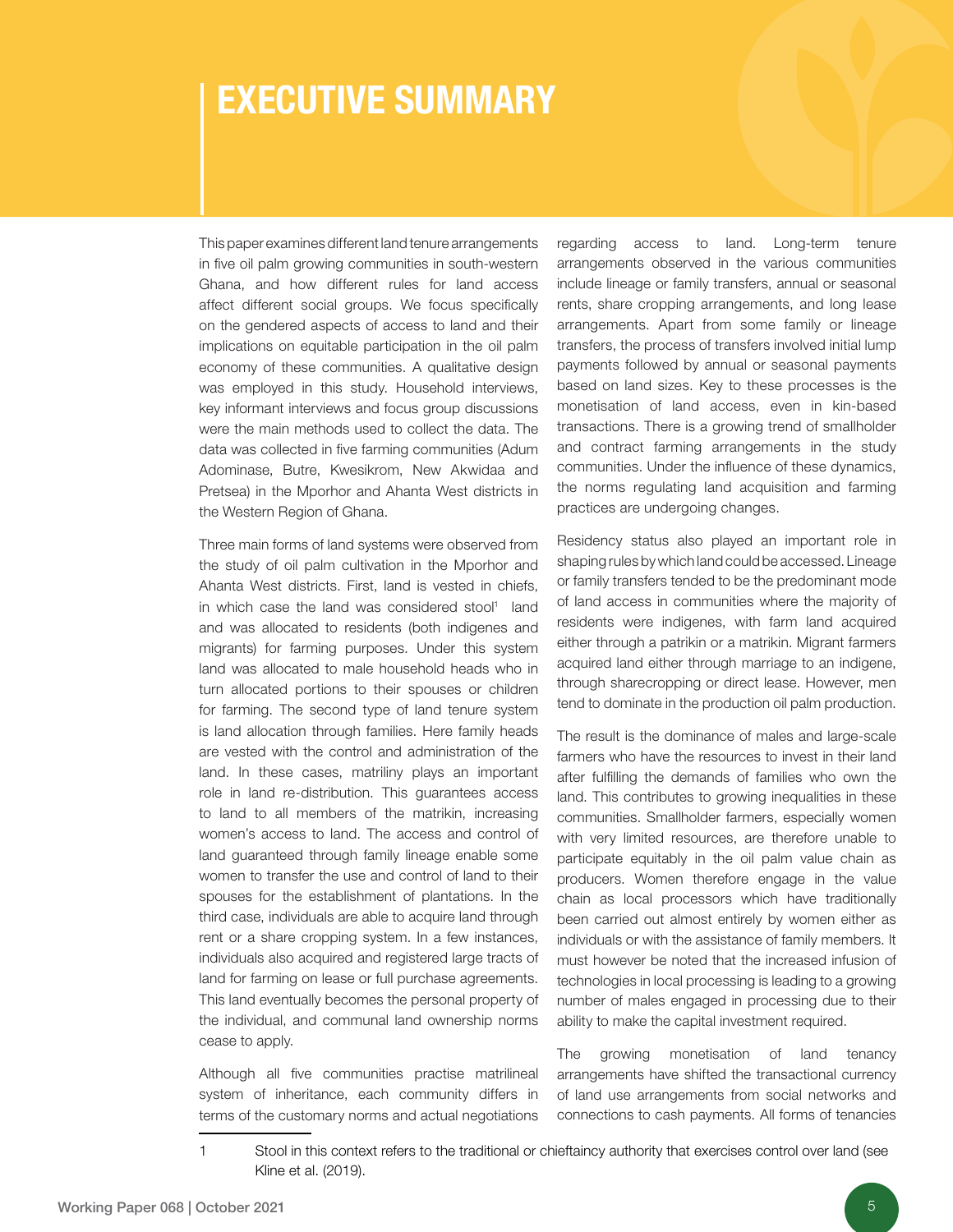are negotiated based on agreed cash payments. The increased reliance on cash payments is reshaping land tenancy arrangements with the emergence of conflicts due to dispossession and repossession. Smallholder farmers whose revenue streams and income are limited are thus forced off land by farmers with the capacity to pay for the lease of land. The impact of such changes includes the gradual displacement of smallholder farmers from cash crop farming, and the disproportionate focus on the production of cash crops which has food security implications.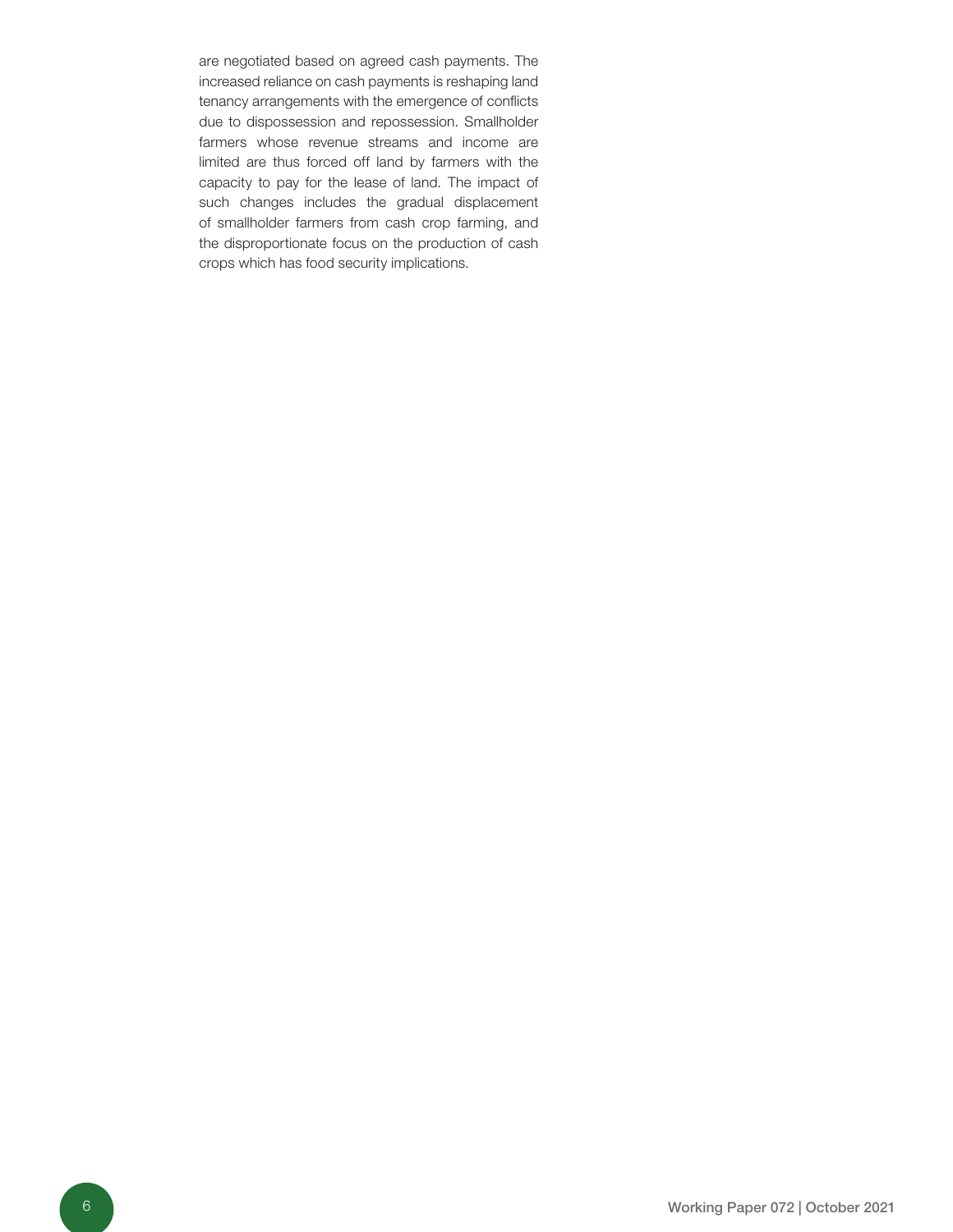### 1 INTRODUCTION

Oil palm is the second most important cash crop after cocoa, and the sector is an important contributor to the Ghanaian economy (Asante, 2021). The production of cash crops in Ghana has largely been dominated by small-scale farmers in mostly rural areas since the 1800s (Hill, 1961; Tosh, 1980; Khatun et al., 2020). The high value placed on cash crops often leads to better livelihood outcomes for cash crop farmers. However, the ability to sustainably participate in oil palm cultivation depends on secure access to land. One of the major challenges of small-scale farming in Africa is the land tenure system that affects the ability of farmers to make long-term financial and technical/ technological commitments that will help farmers fully maximise the economic potential of the land (Kirsten et al., 2009). Sustaining growth in the commercial agriculture sector requires continuity through sustained land ownership but this tends to be elusive for many small-scale farmers. Informal customary arrangements are mostly used in negotiating the use of agricultural land for smallholders in Ghana. These sets of rules determine who can have access to land, what the land

can be used for and how long one can have tenure to land. Such land available to smallholders is often family land with competing claims, hence agricultural land in Ghana is often fragmented, allowing access to a host of community members (Asiama, Bennett and Zevenbergen, 2017) as well as guaranteeing the retention of land for future use in the communities.

The production of cash crops has altered the administration and access to land throughout history (Yaro, Teye and Torvikey, 2018). Increasing populations in Africa is putting pressure on all resources, especially agricultural land (Jayne, Jordan and Headey, 2014) which are a source of livelihood for more than 60 per cent of the Sub-Saharan population (Goedde, Ooko-Ombaka and Pais, 2019). The World Bank Group estimates that about 65 per cent of the world's poor depend on subsistence agriculture for their livelihood (World Bank, 2021). This paper explores the different land tenure arrangements in five oil palm cultivating communities and explores how the different land tenancy arrangements affect different groups/ categories of people in the communities.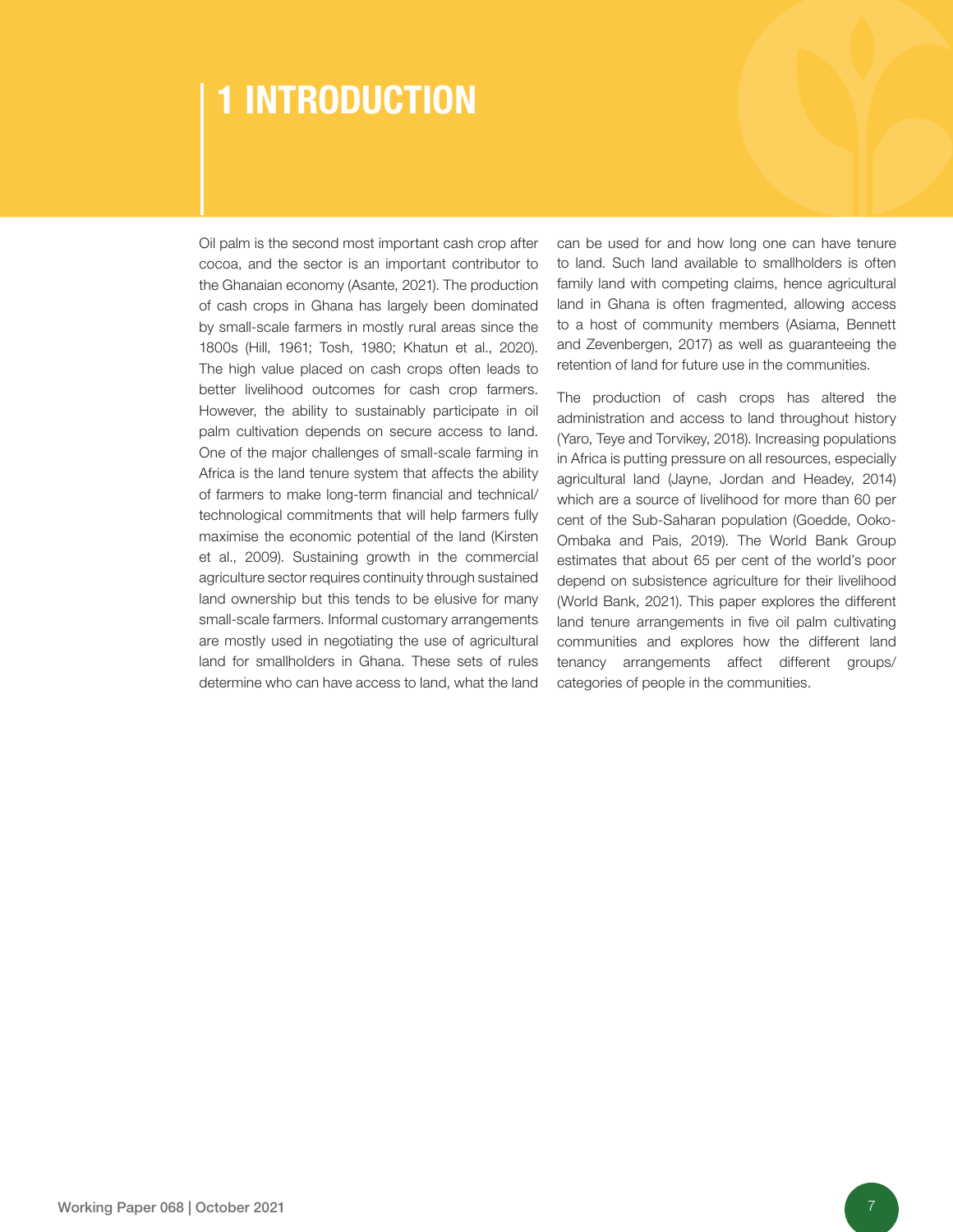### 2 OVERVIEW OF THE LITERATURE

Since the post-independence era, small-scale farmers have been incorporated into out-grower schemes that seek to boost production for both the local industry and for export. This had become necessary because of the failure of plantation models to take off in the agrarian sector (Yaro, Teye and Torvikey, 2018). Invariably, small-scale farmers remain a crucial component of the agricultural system as they control the majority of cultivable land. Access to land is very important for people within agrarian societies, especially smallholder farmers. Yaro (2010) has emphasised that the inability to access land has potentially dire livelihood outcomes for many. The terms and conditions on which land is transferred, held, and used (Adams, Sibanda and Turner, 1999) may vary from society to society. Generally, however, land tenancy and land use arrangements in most communities in Ghana may consist of long leases or outright purchase of land, annual or seasonal rents/ hire of land, labour tenancies of varied forms, and share cropping. The form of tenancy determines, to a greater degree, what the land can be used for. This defines a clear distinction between access to land, the right to use the land and the ability to control the land. The question of control underlies how the tenancy or the terms of land transaction are understood and implemented.

The premium placed on cash payment as the main mode of transaction, rather than emphasising other forms of arrangements, has been identified by Yaro (2010) as problematic for the poor and marginalised such as women and migrants whose access to land is through social networks. Observing the changing tenancy practices in northern Ghana, and the increasing emphasis on cash payments, Yaro (2010) argues that, "access to land may deepen the poverty of the marginalised and poor groups of the society who hitherto could access land for use only, using social networks, as against ownership. This is because the customary system made it easier for women and migrants who could not own land in the property rights sense, to access land for their livelihood. With the changing access routes in favour of cash payment, such groups may not be able to access land again if they cannot purchase it for their use (Yaro, 2010:209).

As observed in the communities studied, the informal norms that regulated land access relied heavily on kinship systems among the Akan people. Matrilineal systems were predominant while patrilineal systems were used less often. In his paper, *Matriliny and the New Intestate Succession Law of Ghana,* Awusabo-Asare (1990: 7) provided a template that explains the inheritance scenarios that were observed in matrilineal communities from this study. In his submission, the patterns of inheritance in a matriclan Akan society are:

> 'If a male dies intestate, a uterine brother is the first in line to inherit his self-acquired property… The next to be considered, if there is no uterine brother, is the son of a uterine sister. It is this second preference which has been popularised as the "nephew inheritance" system among the Akan. The third option is one of the sons of the deceased's mother's sister. For the transfer of intestate property of a deceased female is first her mother, if she is still alive, or a uterine sister. In the absence of a mother or a uterine sister, a daughter (and in some cases a son) of the deceased becomes the next in line to inherit. Since it is matrilineal, a daughter or son can inherit the self-acquired property of the mother… However, if a woman acquires property such as a cocoa farm whose maintenance is considered to be a job for males, the woman's brother or son can take care of the property on her behalf.'

Amanor (2001), however sounds a word of caution in the use of such templates as ideologies or fixed categories for analysing inheritance patterns in matrilineal societies as the system is adapted to emerging and changing conditions. As such it is important to note that patterns that appear to be out of the norm are actually responses to economic conditions and factors of production.

Seasonal tenancy arrangements were also common among groups of migrant origins or landless indigenes. The insecurity and volatility of seasonal tenures are due to the greater likelihood of landowners repossessing land on very short notice. Nara, Lengoiboni and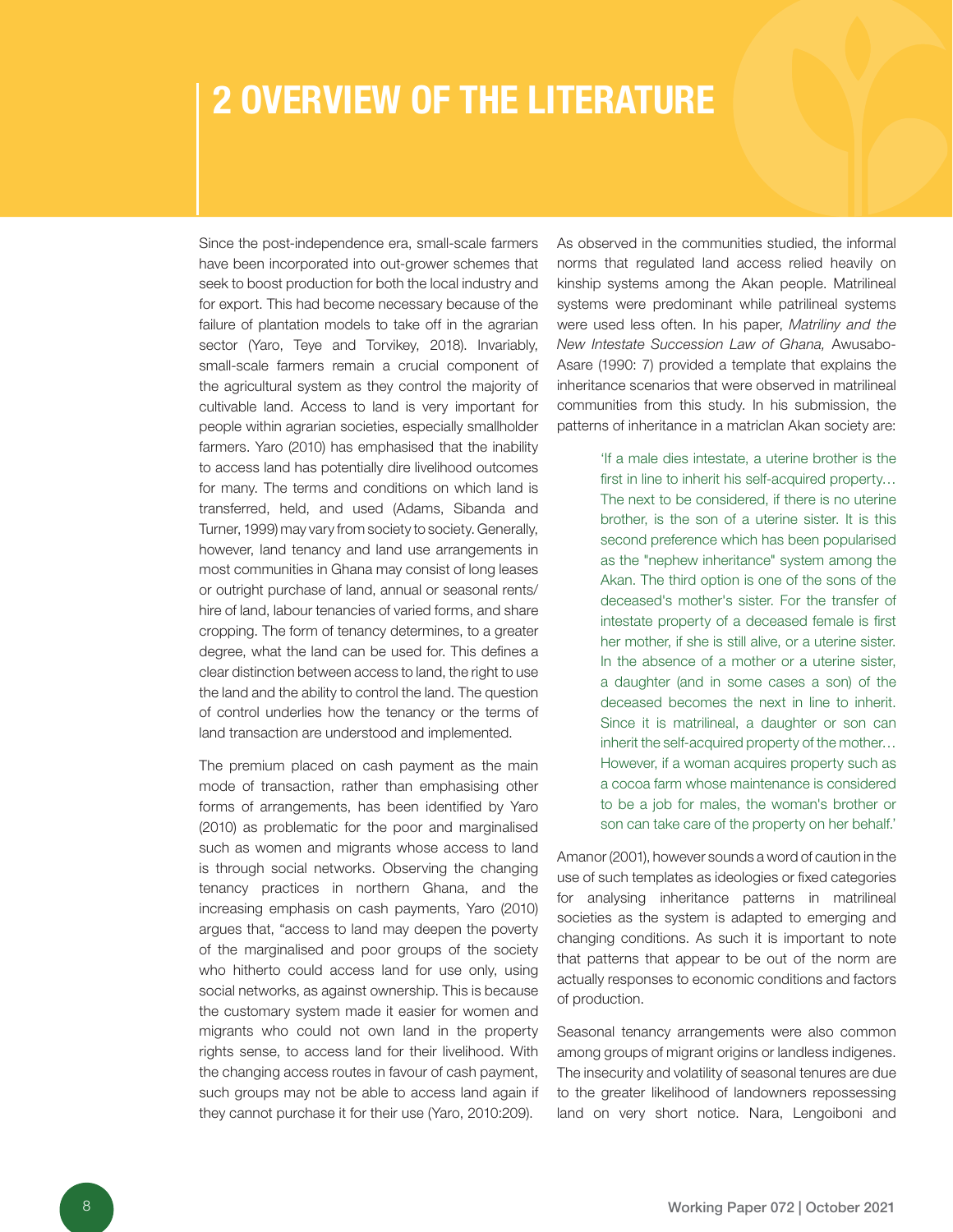Zevenbergen (2020) have argued that some systems of land control can reinforce inequalities by deteriorating security of access for the production of food crops, usually undertaken seasonally.

The increased social and economic demand for land (Blocher, 2006) is changing access, use and control of land, even for individuals and families whose access, use and control of agricultural land were hitherto unthreatened and unchallenged. Furthermore, the rising incidence of corporate land grabs as a result of the growing land commodification, unenforced regulations and lack of land use planning is threatening rural livelihoods. The acquisition of large areas of land by corporate players inadvertently leads to the dispossession of smallholders. These forms of dispossessions may threaten the livelihoods of those who depend directly on the land for their food supply (Gazdar, Khan and Khan, 2002).

Corporate land grabs do not only disrupt existing land tenancy systems and land use arrangements but also directly violate the land rights of indigenous people and local communities resulting in the loss of land as safety nets (Carrere, 2010).

#### *2.1 Women and land access*

Women make up the most vulnerable group when it comes to land access and use. The issue of limited access to land for women in Africa has been shaped largely by historical colonial precedents such as gendered land tenancy systems; ignoring women's contribution to the community and national life; and failing to recognise the different implications of policies on women's livelihood and outcomes (Tsikata, 2016). Anaafo and Guba (2017) also attribute a lack of access and use rights to land for women to a failure to involve women in land use decision-making processes, leading to a weak bargaining position.

According to Tsikata, to address land tenancy issues properly, we must give 'attention to different interest groups and their fortunes' and 'discriminatory practices in access to and control of land' (Tsikata, 2016). Often, changes in land policy lead to worsening of land access problems for women, especially in cases of communal land ownership. The high costs of land, which was the consequence of the land policy, made land inaccessible to women in the Nkoranza District, who had a history of having limited access to capital (Anaafo and Guba, 2017). Whitehead and Tsikata (2003) examined the contestations around a proposal to return to customary land tenancy systems as a solution to achieving gender justice. This proposal was met with opposition from women advocacy groups who argued that a return to the use of customary law

would not necessarily yield better land access and use rights for women. They preferred a government-led initiative with policies to ensure gender justice with land distribution. In essence, land reforms or changes in land access that do not deliberately provide alternatives for the vulnerable has the potential of worsening the challenges of access for such groups.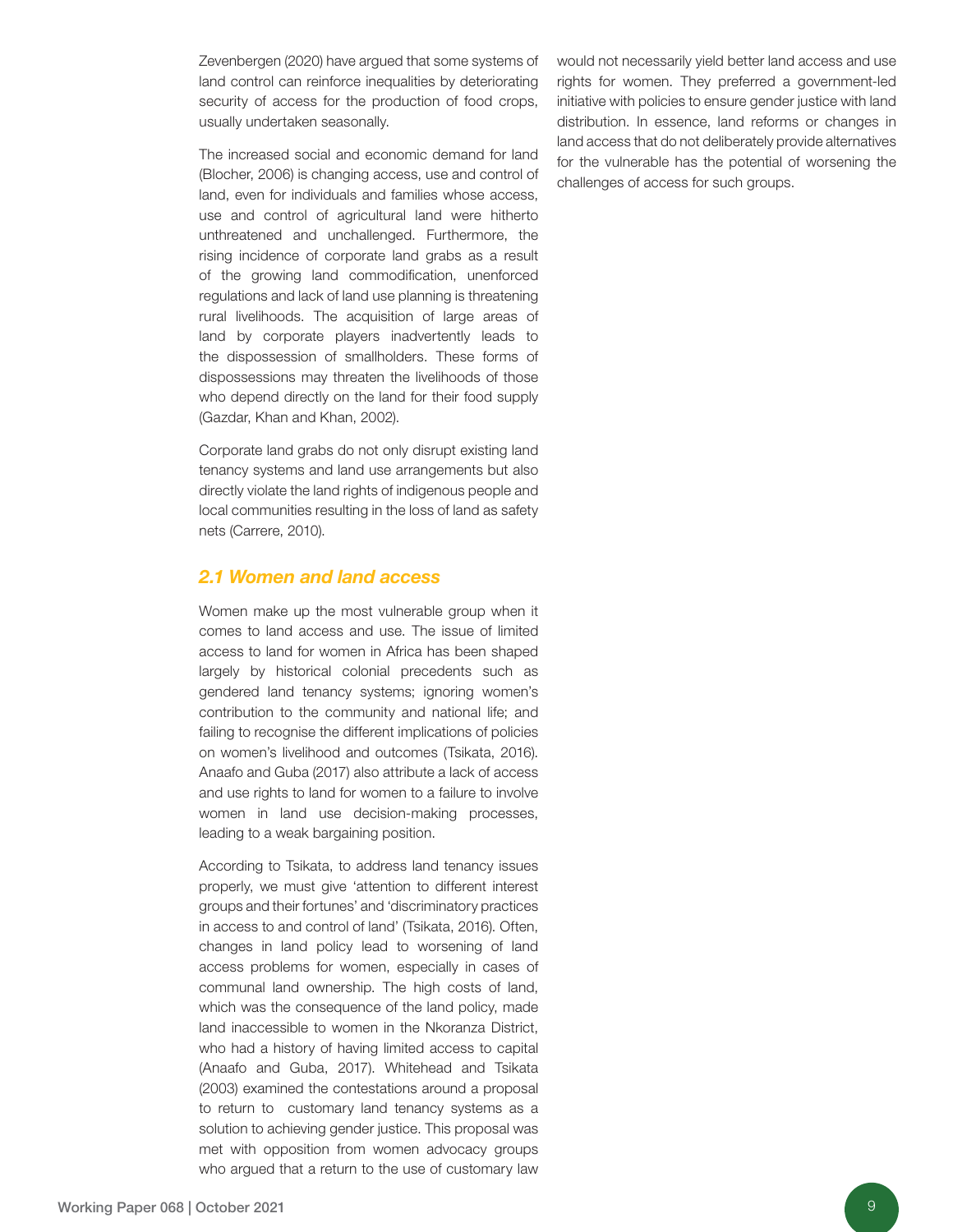### 3 STUDY AREA AND SAMPLING

The Mporhor and Ahanta West districts are two of the 22 districts in the Western Region that are known for oil palm cultivation. The districts are located at the southeastern end of the Western Region. Ahanta West District is to the west of Mporhor. The Mporhor District covers a total land area of 524.533km2 and the Ahanta West District covers a land area of 673 km<sup>2</sup>. According to the 2010 census data about 64 per cent of households in Mporhor District are engaged in agriculture, and 47.2 per cent of households in Ahanta West also engage in agriculture. The most common agricultural activities are crop farming, livestock rearing and poultry farming (Ghana Statistical Services, 2014). The five communities studied in these two districts are Adum Adominase, Butre, Kwesikrom, New Akwidaa and Pretsea.

This paper relies on the qualitative data collected for the Agricultural Policy Research in Africa (APRA) Oil Palm Commercialisation Project. The study was conducted as a follow-up to the baseline survey to throw light on some emerging quantitative findings. A multistage purposive sampling procedure was adopted. Since the qualitative study was a follow up to the quantitative study, four oil palm commercialisation channels were selected based on the different commercialisation models identified in the quantitative data – Benso Oil Palm Plantation (BOPP), Norpalm Ghana Ltd (NGL), Building Businesses on Values, Integrity and Dignity (B-BOVID), and an independent channel – with a fifth community combining all four commercialisation channels. The selected communities are Adum Dominase (BOPP), Butre (independent), Kwesikrom (NGL), New Akwidaa (mixed), Pretsea (B-BOVID). In each community, a minimum of five household heads were sampled. For each household, the next oldest member, who mostly happened to be a spouse, and the eldest dependent, were also sampled.

At the household level, interviews conducted lasted about an hour with each household head, and these were complemented with shorter interviews with spouses and dependents. In the sample, female heads of households tended to be divorced or widowed, hence there was no spouse to be interviewed. We also interviewed key actors in the oil palm economy in each community, including farmhands or workers, aggregators or buying agents, and processors. In each community, we also conducted key informant interviews with chiefs and other traditional leaders, such as unit committee chairs or assembly members. We conducted two focus group discussions separately for males and females in each community. At the district level, we conducted expert interviews with district agricultural officers of the Ministry of Food and Agriculture in Mporhor and Ahanta West. Finally, we interviewed representatives of BOPP, NGL, and B-BOVID.

In all, we conducted 38 household interviews (separately with heads, spouses, and dependents), 25 interviews with actors in the oil palm industries (with labourers, buying agents, processors etc), 11 key informant interviews (with traditional rulers, agricultural extension officers etc), and two focus group interviews in each community, as well as one mixed focus group discussion of farmers and labourers at Adum Dominase. Fieldwork lasted for two weeks. The data was subsequently transcribed and analysed using the Atlas.ti Computer-Assisted Qualitative Data Analysis Software (CAQDA).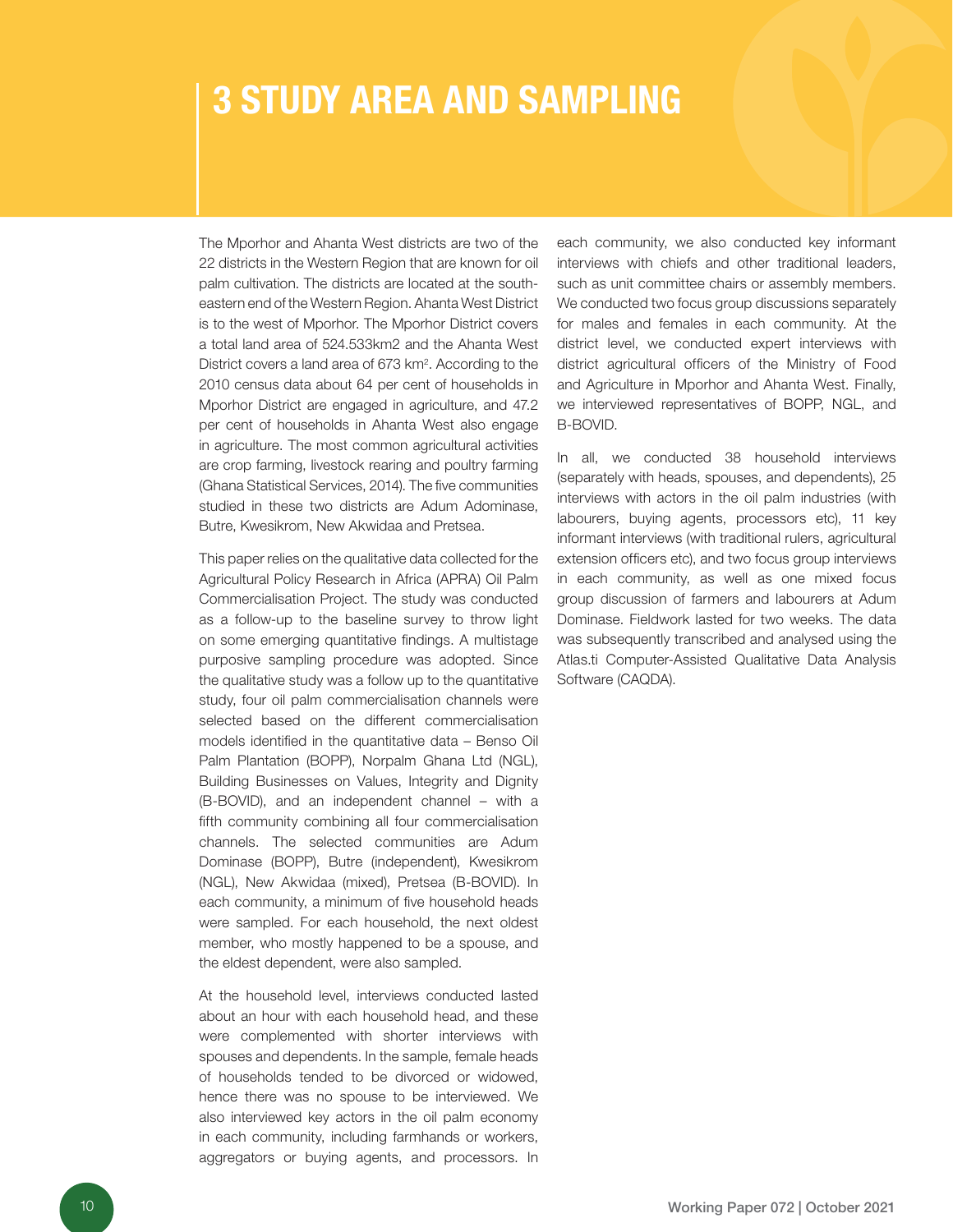### 4 LAND TENURE PATTERNS IN MPORHOR AND AHANTA WEST

Land for farming is acquired through different tenurial arrangements and these arrangements are informed by the status of the farmer; whether they are indigenes, or migrants. Community norms also influence the actual type of land arrangements that exist. Additionally, the type of crop farmed also determines the kinds of land tenure arrangements that persist in the community.

Three main forms of land systems were observed from the study of oil palm cultivation in the Mporhor and Ahanta West districts. First, land is vested in chiefs, in which case land was considered stool land and was allocated to residents (both indigenes and migrants) for farming purposes. Under this system land was allocated to male household heads who in turn allocated portions to their spouses or children for farming. This tenancy system was prevalent in Pretsea and its villages, where the land is owned by the stool and vested in the chief of Pretsea. A similar system was prevalent in Kwesikrom and Akwidaa which was under the control of the chief and land-holding families of Dixcove.

In Pretsea, the tenancy arrangement allows land to be allotted to households or individuals (usually men) to use based on stipulated agreements with the chief, which requires that the land tenant contributes to the sustenance of the stool by paying levies when the need arises. In this arrangement, the land allotted to a tenant must be returned any time the chief needs it. Such incidents can occur when the chief wants to give land to an investor or a company who want to establish plantations. In Akwidaa, where there was a good mix of both indigenes and migrants, migrants often leased land from the Dixcove chief while indigenes often utilised family land allocated to them. In Kwesikrom, however, there were more migrant families than indigenes hence most land arrangements were negotiated with families from Dixcove or the chief himself.

The second type of land tenure system is land allocation through families. Here family heads are vested with the control and administration of the land. In these cases, matriliny plays an important role in land re-distribution. This guarantees access to land to all members of the matrikin, increasing women's access to land. The access and control of land guaranteed through family lineage enables some women to transfer the use and

control of land to their spouses for the establishment of plantations, as observed in Adum Dominase. Such land can therefore be passed on to the children of the woman as they are considered family. However, land that was acquired through the patrilineal line is lost upon the death of the patrikin who allocated it. In such cases, the land is reverted to the next matrikin. Also, in Butre, families own the land and passed on within the family. However, there is little room for expansion of farming activities due to the fact that the town is bounded to the south by the Atlantic Ocean and inland by a number of farming communities.

In the third case, individuals were able to acquire land through rent or a share cropping system. In a few instances, individuals also acquired and registered large tracts of land for farming on lease or full purchase agreements. This land eventually becomes the personal property of the individual and communal land ownership norms cease to apply. This third category was common in Akwidaa and Kwesikrom.

#### *4.1 Land tenancy patterns and land access for different groups*

The three main groups discussed in this study are indigenes, migrants and women. There are different land arrangements for indigenes and migrants. Women play very important roles in aiding the acquisition or retention of land although they may not be directly engaged in oil palm cultivation.

#### Indigenes

Most indigenes in the study area acquired land from their matrilineal families. A piece of land allocated to an indigene can be held for a period of time, based on the customs of the community. A farmer from Butre explains how he acquired his farm land:

> 'I got the land from my [matrilineal] uncle. He was one of the old people who fought for the land. So, whoever had ability to farm could do it. So, my uncle used to farm the land until he died. Then I also started to farm the land' (Kojo, farmer, Butre).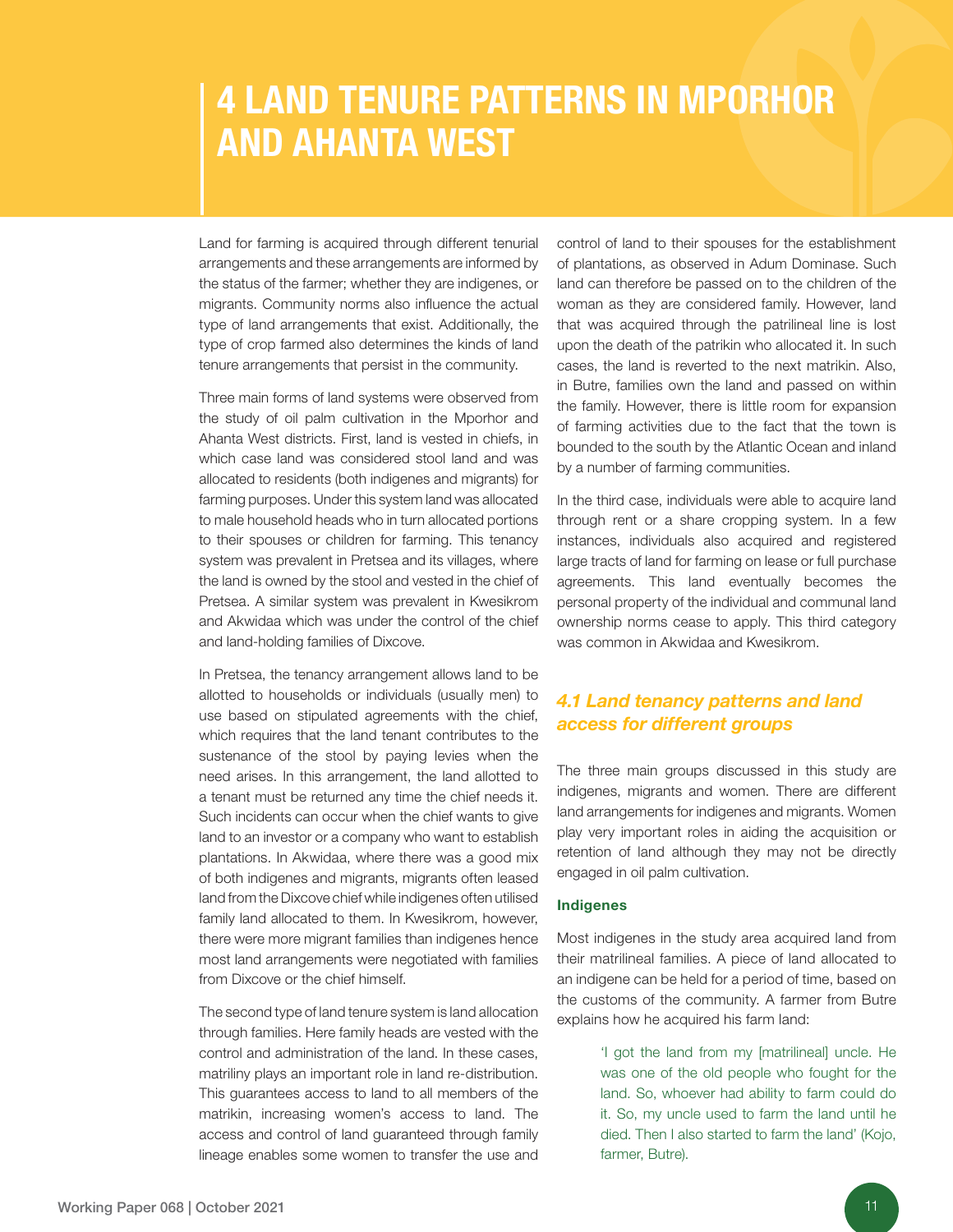This system of land transfers has ensured the access of smallholders to farm land for generations. The practice has also maintained the communality of land and minimised the risk of sole ownership.

In each of the five communities, indigenes had access to use land but did not have the right to sell it. This was explained by a farmer in Pretsea when asked how he obtained his 6ha of land.

> 'I got it from my uncle. We work on it to serve Nana Kwaku Tia I [the traditional ruler]. All the land belongs to him so we don't sell the land... if you want land to buy, [you will] have to see the chief and make payment and you will be given a place... I would have to inform my chief before I give out any land' (Nana, community leader, Prestea).

Although indigenes do not pay for land in some cases (as recorded is Prestea), when the need arises land users are required to pay levies for community projects. One farmer explains how this system works:

> 'The arrangement is that when there comes the need to raise funds for the community, we are given a levy to pay. Recently there was a proposal to measure everyone's land and what is planted on it so that we are billed annually for it. The farms were measured recently but there was a little problem so the annual fees have not yet been given. Apart from that, the only time we have to pay for something is when there is an announcement that there is a problem in the community and each farmer should pay a specific amount of money. Other than that whatever you plant and harvest is yours until there is a levy' (Ebo, farmer, Pretsea).

Indigenes often are prioritised in land distribution for oil palm cultivation. However, there exist differences in communities on how land is allocated for use for women and men. Matriliny plays a major role in how indigenous women acquire land for farming.

#### Matriliny and land access for indigenous women

The customary law under which most Akan communities practise matrilineal inheritance provides varied scenarios, yet follows a certain rule of logic. In communities where land acquisition was based on inheritance, matriliny played a key role in land allocation and access. This was especially true for women. For instance, in Adum Dominase, cash crops, especially oil palm, are cultivated mainly by men. The crop is generally considered a male crop because of the financial resources and physical strength needed to keep such farms. For this reason, even though the

matrilineal systems of inheritance often gave women access to farmland, men were usually the ones who were able to utilise the land for cash crop production. This sentiment was expressed by a community leader in Adum Dominase:

> 'As for a female, we will not give you the land. A woman coming to acquire land for farming is not common. Maybe her husband is part of the plan. Women don't have the energy to do farming work. I have not met women in this area engaging in farm work like that. It is very tedious' (Agya Yaw, farmer, Adum Dominase).

Most of the households sampled in this community presented a pattern where women provided land on which their husbands farmed. In cases where men were using family land, the land was allocated from either the matriclan or patriclan of their wife. This created a partnership where farms were owned jointly by married couples.

> 'I got the land because it belongs to my family… No. The land did not belong to him (husband). He was not an indigene of this place. I am and I got the land from my family. We inherited the land and I am currently the one using it. The land belonged to my brother. Most of the people I shared it with have passed… I can't sell the land but I can farm on it. If there would be any sale then the elders must be the ones who make that decision' (farmer, Akua Butre).

There is a clear distinction between who owns the land, and what is planted on the land. Cash crops are considered 'inheritance' while the ownership of land was transient. The idea that land is owned communally affects the ways in which property is conceptualised in oil palm communities. One's right to the land is based on kinship ties but more crucially in many cases ones right to use land is more secure when the benefactor is still alive. For instance, one may lose land allocated to them. Because oil palm is mostly cultivated for commercial purposes and its economic importance can stretch for decades, its commercial importance and its status as a source of income for most households establishes it as property. Hence, oil palm crops can overlap the expiration of one's land tenancy. For instance, when one loses tenancy upon the death of the kin that legitimises their access to that land, palm trees already planted prior to the loss of tenancy are allowed their full economic lifespan before land is repossessed. In response to her access and ownership of land for farming a respondent replied that:

> 'The land was given to us [my husband and I] by my father. He died two years ago. He gave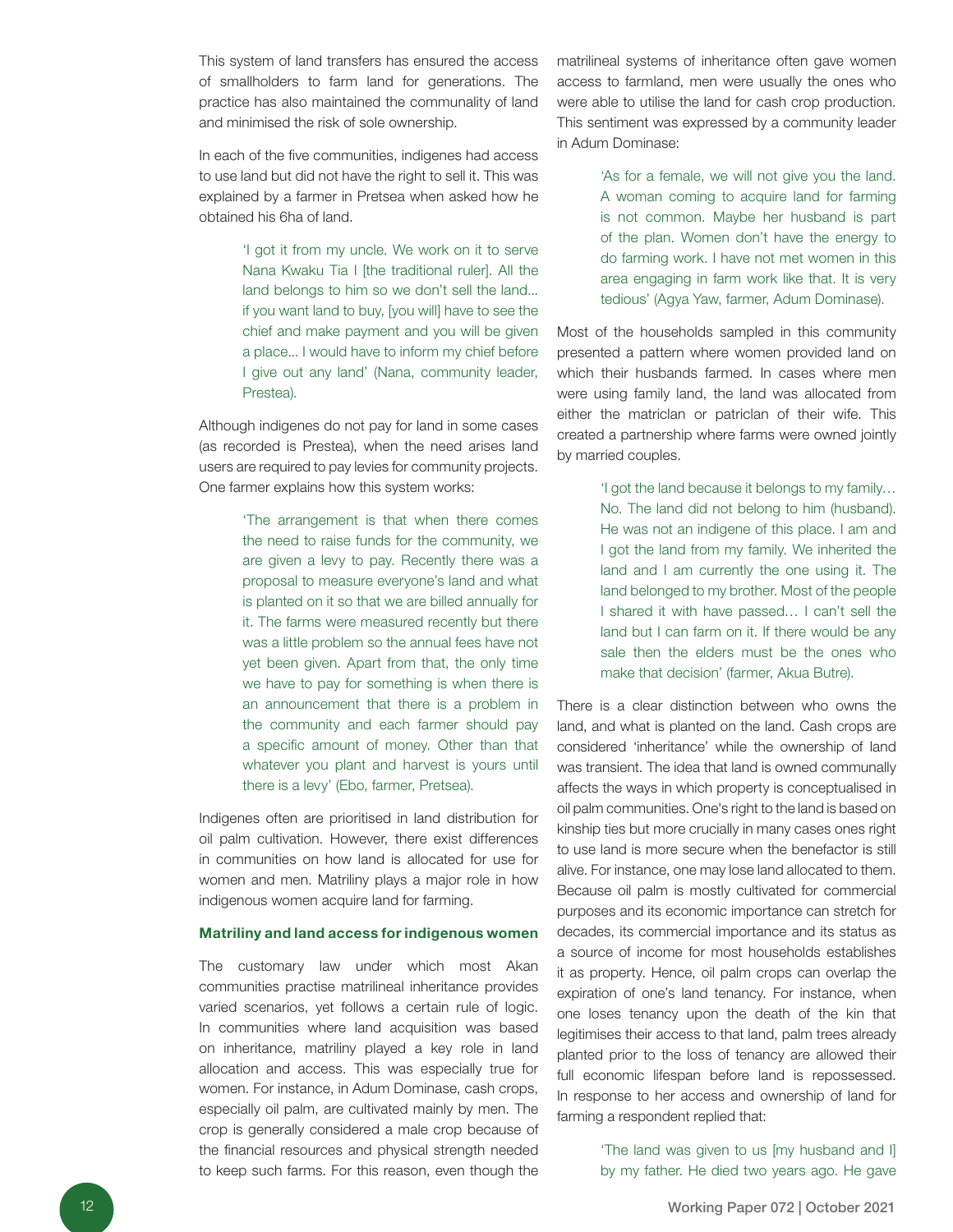it to us to work on it so that he would have something to eat [provide an income] … When the [palm] trees are old and I uproot them, my father's relatives will come for the land' (farmer Alhassan's wife, Adum Dominase).

In many instances, women in Adum Dominase had access to at least two different sources of land; one from their patrilineal family and the other from their matrilineal family. Land that is obtained from the matrilineal family often can be maintained and passed on to the woman's children (preferably daughters). In the following extract the respondent provides an example of how this works when she began to clarify the different types of land resources she has:

> 'The one we discussed earlier belongs to my husband. But the one that belongs to me is the one that BOPP want to acquire for small-scale farming…It belongs to me and my mother' (farmer Kofi's wife, Adum Dominase).

The land acquisition practices of this community in their ideal form are supposed to provide for the land needs of every member of the community. Thus, men get temporary access to land either through their maternal family or through their wife's maternal family. Women also get temporary access through their husbands or through their fathers. In addition, women who are indigenes often can inherit the land and pass on land through the matrilineal system. In most instances, women and their spouses often have land from either side of their family to fall back on at one point in time. However, in some cases, especially when the land being used belongs to the patrilineal side of her family, loss of land becomes probable. In response to how a person can lose land, a respondent shared her experience:

> 'My father has land. When he died his siblings seized the land and rented it to other people to farm on. We have started fighting to get the land back but the case is still being heard. [My current husband] had one [oil palm farm] but he has sold it. The one we have now belonged to my deceased ex-husband. So now if we uproot the palm trees on it the land will return to my deceased husband's family… currently I can cultivate the palm trees on it. But if I uproot these trees – when the tree becomes of age and I uproot them I cannot plant new ones. They [husband's family] will take back the land' (farmer Akua's wife, Adum Dominase).

#### Tenancy and land use arrangements for migrants

Migrant farmers acquired land either through marriage to an indigene, sharecropping, or through a direct lease. In the following extracts, there are examples of how migrants acquire farmland. A migrant farmer who is married to an indigenous woman in Adum Dominase explained the first instance:

> 'They are two separate farms; one is half a pole<sup>2</sup> which is not very far from where we are seated right at the moment whereas the other one is about a full pole...They belong to my wife...They belonged to her [wife's] father and so he gave it to her' (Kwamena, farmer, Adum Dominase).

Sharecropping, as practised in the area of study, involved paying for the use of farmland by giving an agreed portion of the yield or profits to the landowner. While sharecropping was not featured among indigenes, for migrants it served as the only option for those who were neither married to indigenes nor had the financial means to lease land for farming. In the example below in the Anlo community, in Daborkrom, a migrant in a village in Pretsea was well known for sharecropping as they had no right to use the land. This was explained by a community leader:

> *'"Abusa"* [sharecropping] means that you divide your harvest into three and give one-third to the stool. .... We do *"abusa"* with those from Anlo who are in Daborkurom and grow cocoa' (community leader, Pretsea).

Another way migrants obtain land for farming is through a direct lease from the owner. This was the case for a farmer in Akwidaa who had the means to lease the land for a period of 19 years. He explained, 'the land was leased to me… We were given a lease of 19 years. So, after you have uprooted the palm trees (after they are old) you would have to go and renegotiate the lease,' (Asare, farmer, Akwidaa).

Though the procedures of accessing and paying for the use of land for oil palm cultivation may vary, there are common practices. In order to access community land which is usually vested in chiefs, an initial lump sum payment, a form of commitment fee, for the land is required. This is even expected of indigenes who may not have access to family land. In addition to the lump sum payment, an annual fee is determined which is paid by the tenant so long as the palm trees remain standing on the land. The annual payment is based on the size of land. This process was thoroughly explained in a focus group discussion at Prestea: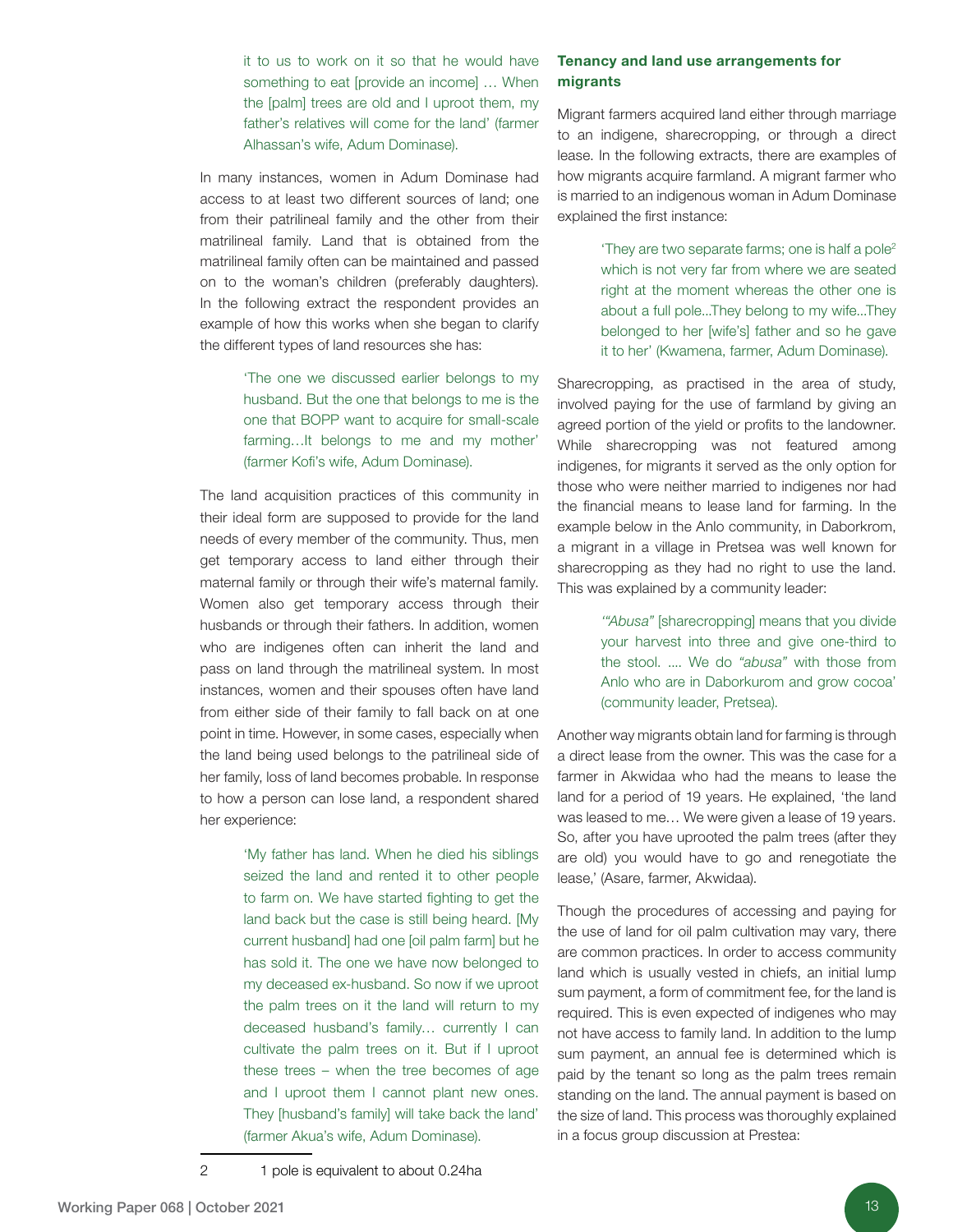'You'd have to pay for the land first to the chief. Then afterwards we have an arrangement called *"Ntor"* where even after the down payment is made to the chief, you'd be charged an amount every year. For instance, if the size of the land is 2 poles, you'd pay GH*¢*60 every year after having made the down payment… actually a pole is GH*¢*30 per month. Now after having made all these payments, when you cut down the palm trees after cultivation and you're about to replant on the same land, you divide the amount you earned from selling the palm trees to the tappers into three; you take two and give the chief one' (male focus group discussion participant, Pretsea).

As noted in the quote, the chief still retains a share in the sales of the palm trees which are sold to palm wine tappers. The terms for the use of family land are similar, though the sharing of proceeds from spent trees is not demanded in all cases involving family-owned land.

> 'Tenants are not forced to share the money they make from selling the old trees to tappers, we don't do it that way in this community. If you want land for oil palm you see families that have lands and even if you want 10 poles [4ha], they will sell it to you as long as you have the money to pay for it.… So, at the end of the year, during the time for *Kuntum* [Annual festival sometimes referred to as '*Kundum*'], if you bought let's say 5 poles and each pole is GH*¢*50 then you know that you have to pay GH*¢*250 to the family so that they can use it for whatever they would like to use it for' (male focus group discussion participant, Kwesikrom).

In the communities studied, though the land is technically not sold, the demand for money in the transaction connotes that only those with the resources to pay what is demanded by landlords can have access to land. The highest bidders therefore become the automatic owners of land and will be able to invest in oil palm since sharecropping arrangements are not common among oil palm farmers. The most important factor in gaining access to land for oil palm production is the ability to pay, as intimated by Yanney a farmer who doubles as a processor of oil palm at Kwesikrom:

> 'As for the land you will always get one if you have the money to satisfy the land owners' demands. If you don't have the money then you will not get the land to do what you want. You will have to go to people who have the land and let them know that you are interested. If there is land, you would have to pay and have access to the land.'

A renegotiation is required for the replanting of the land if the tenant so desires as the felling of the spent trees brings an end to the land use agreement/arrangement. Since the absence of trees on a land is ordinarily taken as the natural end of a land use agreement, some land owners repossess the land once such an incident occurs. Tenants are thus required to renegotiate with the landowner in order to replant the land. Inability to renew the lease contract through payment will lead to repossession of the land.

> 'The land belonged to someone so that person has retaken the land. There are instances where people lease the lands so I am sure that was the situation in this case because the farm was destroyed and the owner just reclaimed ownership of the land. Yes, there are owners of the land so if you cut down the destroyed palm trees and you are unable to pay the renewal of your lease, they'll retake their land. It doesn't matter if you are a native of the community or a migrant so long as you don't own the land, the owner can retake it' (Aba, female household head, Kwesikrom).

The practice of repossessing land after a certain point is in keeping with the notion that land constitutes a collective asset to the family and the community. Investments made on the land is counted apart from the land on which they are sited. For instance, the use of family land to cultivate oil palm does not imply the extension of ownership to the land. The oil palm may be claimed so long as it is fruiting and viable. Once it loses its viability the land reverts to the family, clan, community or the original land owner.

> '…the reason it is like that is because the land is actually not sold to the person completely but rather leased out to the farmer. The family will take back their lands in a certain number of years. You cannot therefore give such lands as an inheritance to your children even for family members who establish oil palm on family lands. In the case of the land on which my oil palm is located, my children can even lose that land because it belongs to the family I bought the land from. Also, my child is required to give a token to me every year, if I have given the land to him, so that the necessary rituals needed to be performed are done (Joojo, farmer, Kwesikrom).

Apart from granting land use rights on an annual or seasonal basis, long leases dominate, especially for the cultivation of oil palm and other cash crops such as rubber. As noted in earlier sections, acquisition of land for such purposes are either through inheritance, land owning families, individual land owners and chiefs.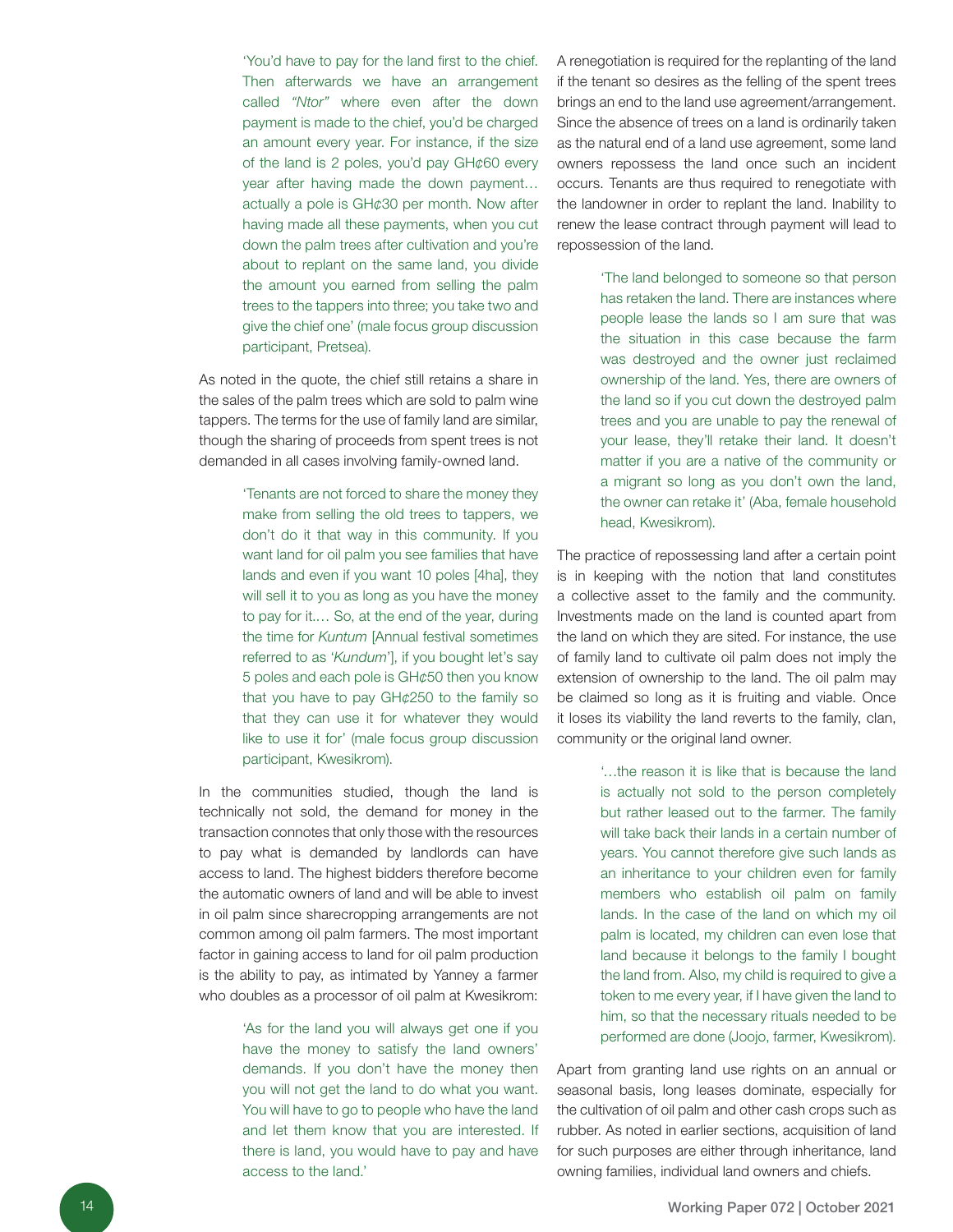### 5 LIVELIHOOD IMPLICATIONS OF INSECURE ACCESS TO LAND IN OIL PALM **COMMUNITIES**

The monetisation of land tenancy and land use arrangements, in addition to threats to security of tenure such as forceful repossession by landlords and corporate land grabs, have immense impact on smallholder engagement in the oil palm value chain. The community leader at Butre poignantly noted the implications of monetised land use arrangements on investments and how certain groups are pushed out.

> '…now the land is getting exhausted, but if you have the money, you can get one. The problem now will be the money to buy the seedlings, pay the labourer and get the inputs required. By the time you finish talking about the land and paying all the money you will not have the strength to go on. We used to just go and beg for the land and then we are given. The only thing is that you give the family or the landowner something at the end of the year or when you harvest and sell' (Kwao, farmer/processor/community leader, Butre).

The result is the dominance of males and largescale farmers who have the resources to invest after fulfilling the demands of families and land owners. This contributes to growing inequalities in these communities. Smallholder farmers, and especially women with very limited resources, are therefore unable to participate equitably in the oil palm value chain as producers. Women therefore engage in the value chain as local processors which have traditionally been carried out almost entirely by women either as individuals or with the assistance of family members. It must however be noted that the increased infusion of technologies in local processing is leading to a growing number of males being engaged as well, due to their ability to make the capital investment required.

As smallholder farmers fall out of the value chain, wealthier farmers and firms step in to establish large plantations. These plantations are managed under different configurations of contract farm arrangements that farmers participating in such schemes find frustrating. When asked about the nature of land commercialisation and its implication for subsistence farming, one farmer from Adum Dominase provided this summary of the agreement they had with BOPP

during a stakeholder meeting on a partnership programme introduced by the company to acquire land for commercial oil palm production:

> 'So, let's say your land produces 2t of fruits a season, they will bill you that money against their investments on the land. This would include the fertilisers and all that. The bill will be taken from the price of the palm fruits they harvest. They will give you some income at the end of every harvest too... We asked them [if they would allow us to plant other things for home consumption]. They told us that we would be allowed to plant cassava on the land in the initial stages but they won't allow any other crop to be added…We have complained and disagreed on several occasions at the meetings we held with them. The chief is the one they are dealing with and he has already made up his mind. So, they are going to do what they want to do' (Kwame, farmer, Adum Dominase).

In the case noted above, the negotiation of land between the oil palm company and the community was done through the chief, although there were disagreements about his legitimacy to negotiate land on behalf of the community. This is because ownership of land in Adum Dominase was based on the principle of first ownership. Based on this principal, land rights and the decisions associated with land were vested in family heads and not chiefs. The new approach to commercialising agricultural land is therefore changing the ways in which decisions about land and its access are made.

In most instances repossessed land is immediately taken over by others. Despite the seeming willingness of landowners to give out land for farming (seasonal or long lease), availability and accessibility is gradually waning. The ongoing transition from the cultivation of oil palm to rubber, which is fast becoming the preferred crop for most landowners due to the financial incentives and market challenges with buyers and processors, is partly responsible for this trend. The idea that accessing land has become difficult was intoned many more times than any phrase throughout engagements with farmers and focus group discussions.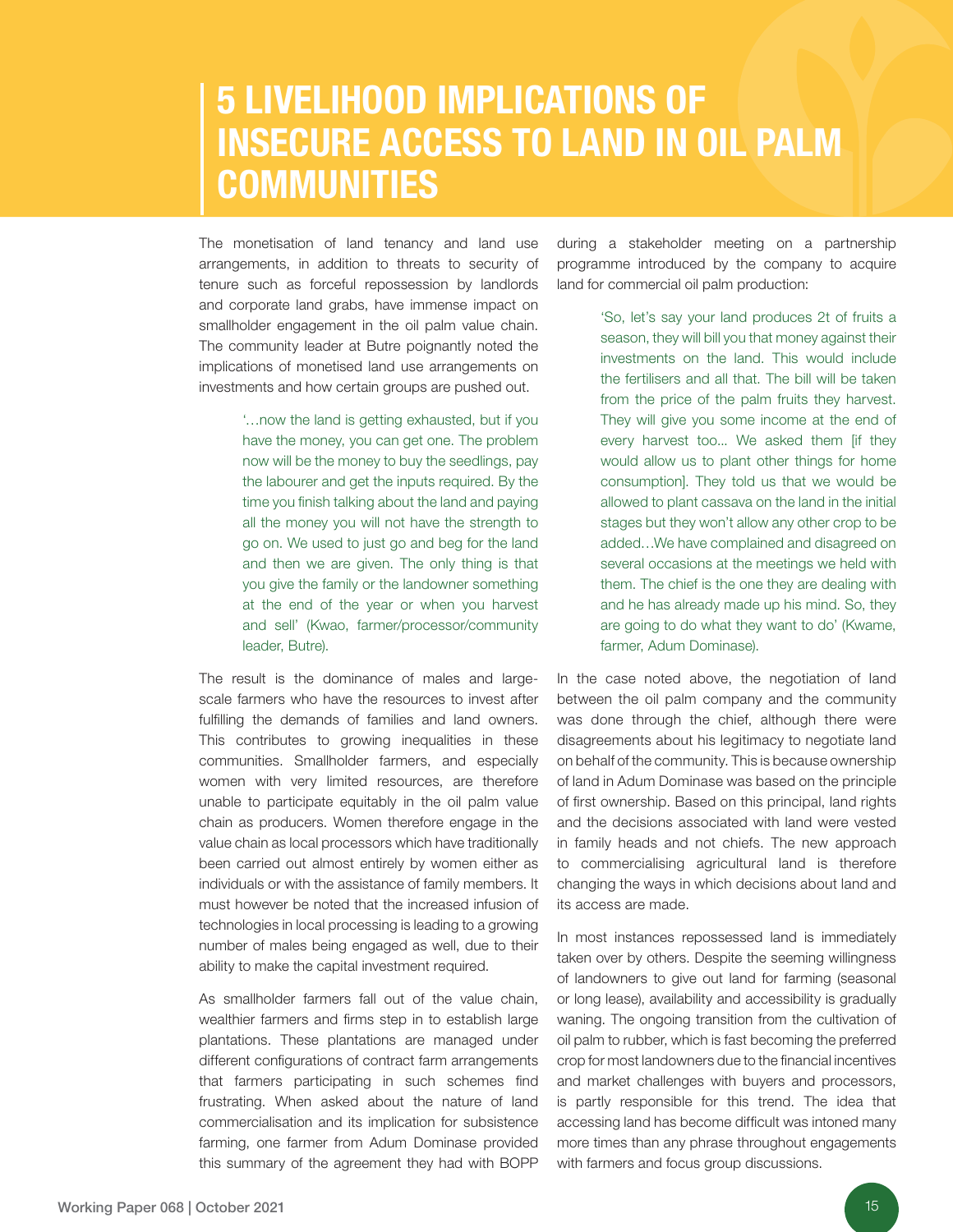### 6 CONCLUSION

Land tenure and land use arrangements have implications for land access for smallholder farmers. Access to land is, however, mediated by a contextual architecture of entitlements expressed in customary laws and allodia rules which influence the right to use and control land. As with other customary based rights, the rules of access, use and control of land, privilege certain groups in society while constraining others.

Land access is differentiated based on gender, origin and economic status (Apusigah, 2009; Tsikata, 2016; Bryceson, 2019). Ordinarily, all members of the lineage have access to use clan or family land, but patriarchal influences and other factors such as financial resources tilt the balance of ownership in terms of size of land to males. This stems from the intersection of gender, social, cultural placement of women and access to financial resources to develop the land once they obtain the right to access and use it. This is coupled with the first clearance principle where males are largely those with the capacity to break into forested land. Women who are able to take advantage of the first clearance principle are those with the financial muscle to pay labourers to clear the land on their behalf. Improved access, therefore, does not necessarily guarantee usage and control of the land.

The growing monetisation of land tenancy arrangements have shifted the transactional currency of land use arrangements from social networks and connections to cash payments. All forms of tenancies are negotiated based on agreed cash payments. The increased reliance on cash payment is reshaping land tenancy arrangements with the emergence of conflicts due to dispossession and repossession. Smallholder farmers whose revenue streams and income are limited are thus forced off land by farmers with the capacity to pay for the lease of land. The impact of such changes includes the gradual displacement of smallholder farmers from cash crop farming, and the disproportionate focus on the production of cash crops, which has food security implications. The commercial farmer-led production systems though may guarantee supply of fruits to processors, potentially threatening the place of smallholders, especially women in oil palm commercialisation.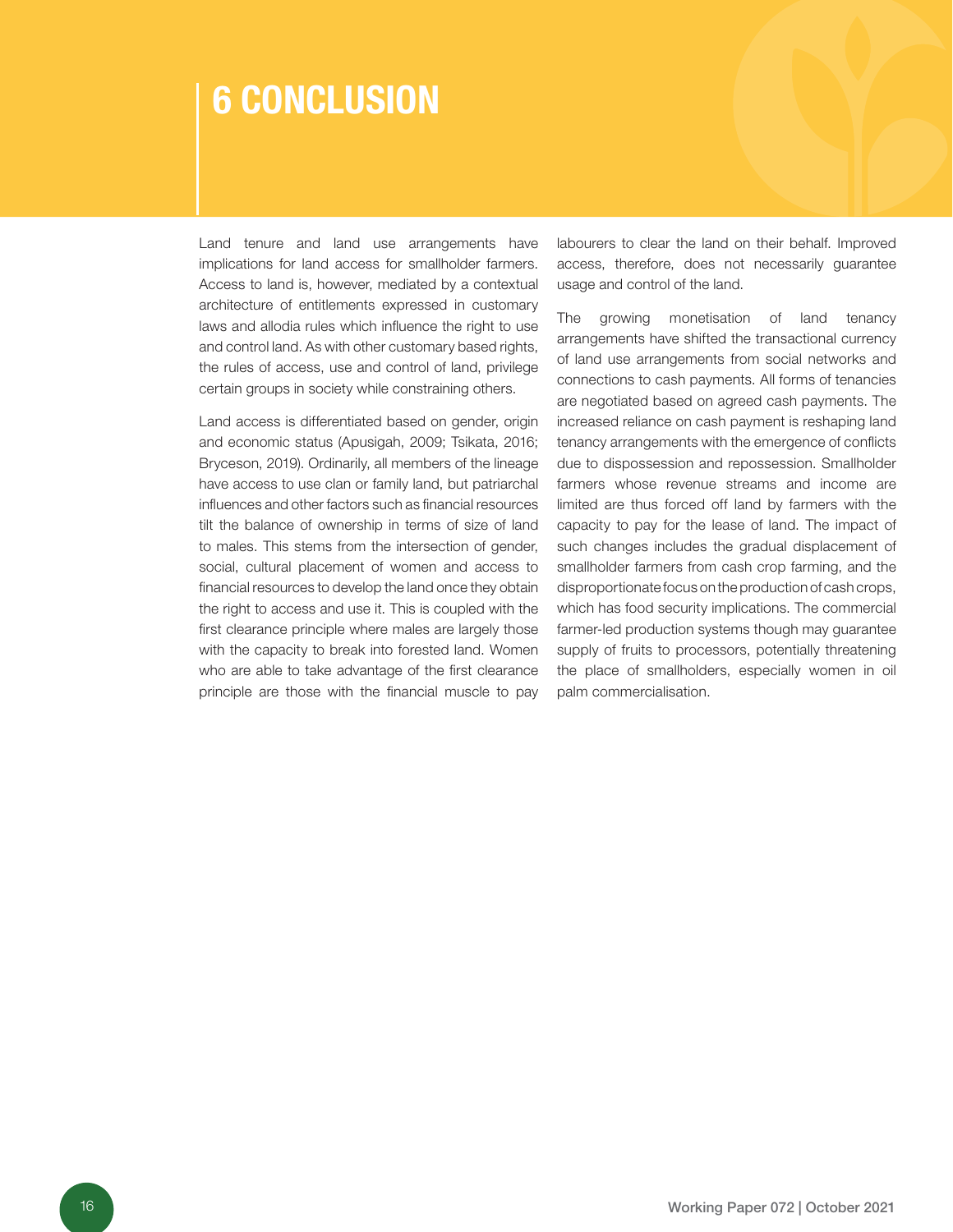### **REFERENCES**

Adams, M., Sibanda, S. and Turner, S.D. (1999) *Land tenure reform and rural livelihoods in Southern Africa*. London: Overseas Development Institute.

Amanor, S.K. (2001) *Land, Labour and the Family in Southern Ghana: A Critique of Land Policy under Neoliberalism.* Uppsala: Nordiska Afrikainstutet.

Anaafo, D. and Guba, B. (2017) 'Do land reforms have ad*verse impacts on the livelihoods of poor land users? Evidence from the Nkoranza South Municipality, Ghana', Canadian Journal of African Studies/Revue Canadienne Des Études Africaines* 51(2): 293-318.

Apusigah, A.A. (2009) 'The gendered politics of farm household production and the shaping of women's livelihoods in Northern Ghana', *Feminist Africa* 12(12): 51-67.

Asante, K.T. (2021) *Political Economy of the Oil Palm Value Chain in Ghana.* APRA Working Paper 54. Brighton: Future Agricultures. Available at: https://opendocs.ids.ac.uk/opendocs/handle/20.500.12413/16677 (Accessed: 9 October 2021).

Asiama, K.O., Bennett, R.M. and Zevenbergen, J.A. (2017) 'Land consolidation on Ghana's rural customary lands: Drawing from The Dutch, Lithuanian and Rwandan experiences', *Journal of Rural Studies* 56: 87-99.

Awusabo-Asare, K. (1990) 'Matriliny and the new intestate succession law of Ghana', *Canadian Journal of African Studies/La Revue Canadienne des études Africaines* 24(1): 1-16.

Blocher, J. (2006) 'Building on Custom: Land Tenure Policy and Economic Development in Ghana', *Yale Human Rights & Development Law Journal* 9: 166-202.

Bryceson, D.F. (2019) 'Gender and generational patterns of African deagrarianization: Evolving labour and land allocation in smallholder peasant household farming, 1980–2015', *World Development* 113: 60-72.

Carrere, R. (2010) *Oil palm in Africa: Past, present and future scenarios.* World Rainforest Movement Series on Tree Plantations, No. 15. Available at: https://wrm.org.uy/wp-content/uploads/2014/08/Oil\_Palm\_in\_Africa\_2013. pdf (Accessed: 7 October 2021).

Gazdar, H., Khan, A. and Khan, T. (2002) *Land Tenure, Rural Livelihoods and Institutional Innovation.* Mimeo: DFID (UK). Available at: http://researchcollective.org/Documents/paper2\_land\_tenure.pdf (Accessed: 10 March 2021).

Ghana Statistical Services (2014) *2010 Population and Housing Census: District Analytical Report, Mporhor District.* Accra: Ghana Statistical Service.

Goedde, L., Ooko-Ombaka, A. and Pais, G. (2019) 'Winning in Africa's agricultural market', *Mackensey and Company* [online], 15 February: Available at: https://www.mckinsey.com/industries/agriculture/our-insights/ winning-in-africas-agricultural-market (Accessed: 3 May 2021).

Hill, P. (1961) 'The Migrant Cocoa Farmers of Southern Ghana', *Africa: Journal of the International African Institute*  31(3): 209-230.

Jayne, T., Jordan, C. and Headey, D. (2014) 'Land pressures, the evolution of farming systems, and development strategies in Africa: A synthesis', *Food Policy* 48: 1-17.

Khatun, K., Maguire-Rajpaul, V.A., Asante, E.A. and McDermott, C.L. (2020) 'From agroforestry to agroindustry: Smallholder access to benefits from oil palm in Ghana and the implications for sustainability certification', *Frontiers in Sustainable Food Systems* 4(29).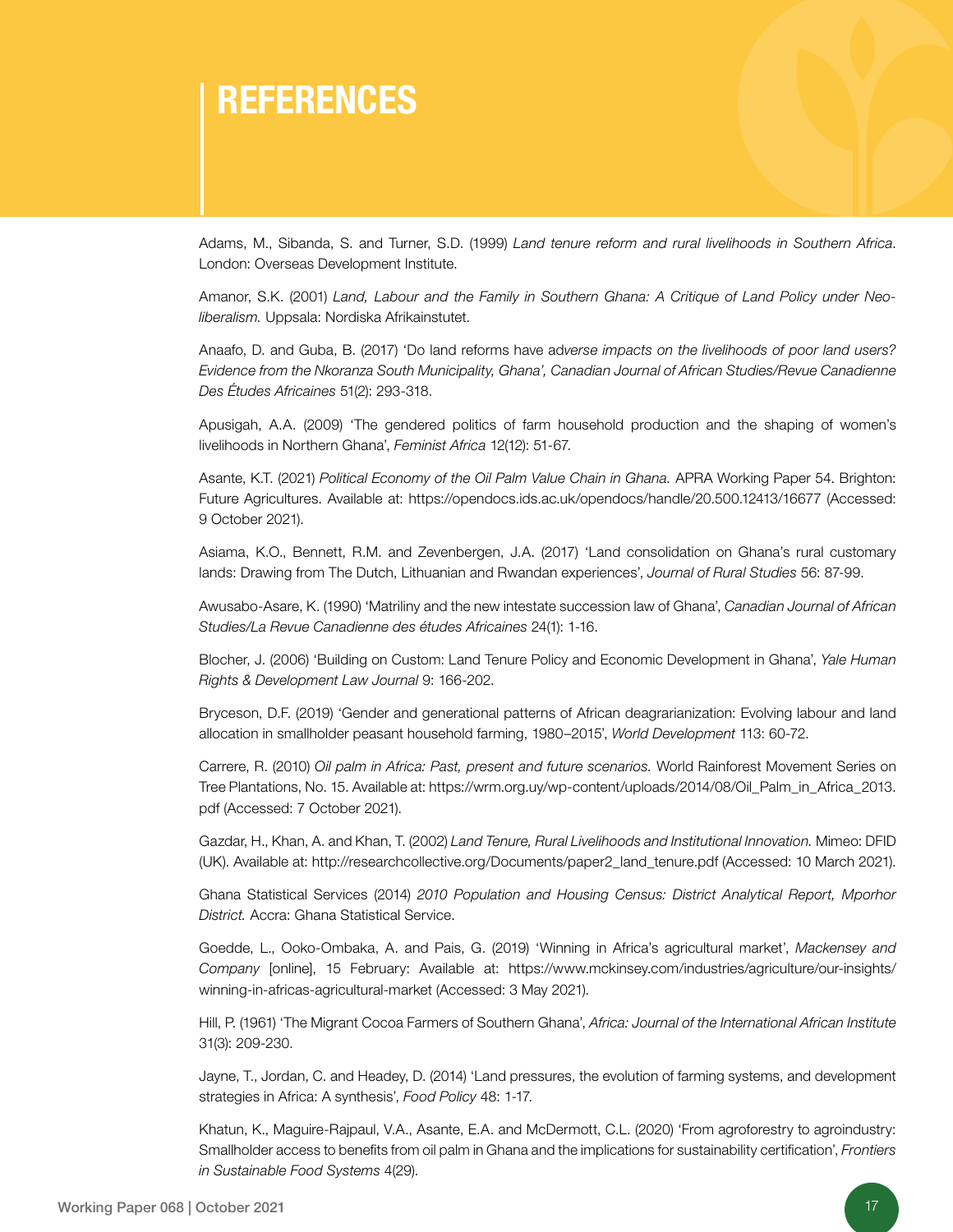Kirsten, J., Dorward, A.R., Poulton, C. and Vink, N. (2009) *Institutional Economics Perspectives on African Agricultural Development.* Washington DC: International Food Policy Research Institute.

Kline, A., Moore, É., Ramey, E., Hernandez, K., Ehrhardt, L., Reed, M., Parker, M., Henson, S., Winn, T. and Wood, T. (2019) 'Whose Land Is It Anyway? Navigating Ghana's Complex Land System', *Texas A&M Law: Review* 6(1). Available at: https://doi.org/10.37419/LR.V6.Arg.1 (Accessed: 12 October 2021).

Martey, E., Al-Hassan, R.M. and Kuwornu, J.K. (2012) 'Commercialization of smallholder agriculture in Ghana: A Tobit regression analysis', *African Journal of Agricultural Research* 7(14): 2131-2141.

Nara, B.B., Lengoiboni, M. and Zevenbergen, J. (2020) 'Implications of Customary Land Rights Inequalities for Food Security: A Study of Smallholder Farmers in Northwest Ghana', *Land* 9(6): 178.

Tosh, J. (1980) 'The Cash-Crop Revolution in Tropical Africa: An Agricultural Reappraisal', *African Affairs* 79(314): 79-94.

Tsikata, D. (2016) 'Gender, Land Tenure and Agrarian Production Systems in Sub-Saharan Africa', *Agrarian South: Journal of Political Economy* 5(1): 1-19.

Whitehead, A. and Tsikata, D. (2003) 'Policy Discourses on Women's Land Rights in Sub-Saharan Africa: The Implications of the Re-turn to the Customary', *Journal of Agrarian Change* 3(1-2): 67-112.

World Bank Group (2021) 'Agriculture and Food: Overview', *World Bank* [online], 4 October. Available at: https:// www.worldbank.org/en/topic/agriculture/overview (Accessed: 3 May 2021).

Yaro, J.A., Teye, J.K. and Torvikey, G.D. (2018) 'Historical context of agricultural commercialisation in Ghana: Changes in land and labour relations', *Journal of Asian and African Studies* 53(1): 49-63.

Yaro, J.A. (2012) 'Re‐inventing traditional land tenure in the era of land commoditization: some consequences in peri urban northern Ghana', *Geografiska Annaler: Series B, Human Geography* 94(4): 351-368.

Yaro, J.A. (2010) 'Customary tenure systems under siege: contemporary access to land in Northern Ghana', *GeoJournal* 75(2): 199-214.

Zhang, Q.F. and Donaldson, J.A. (2008) 'The Rise of Agrarian Capitalism with Chinese Characteristics: Agricultural Modernization, Agribusiness and Collective Land Rights', *The China Journal* 60: 25-47.